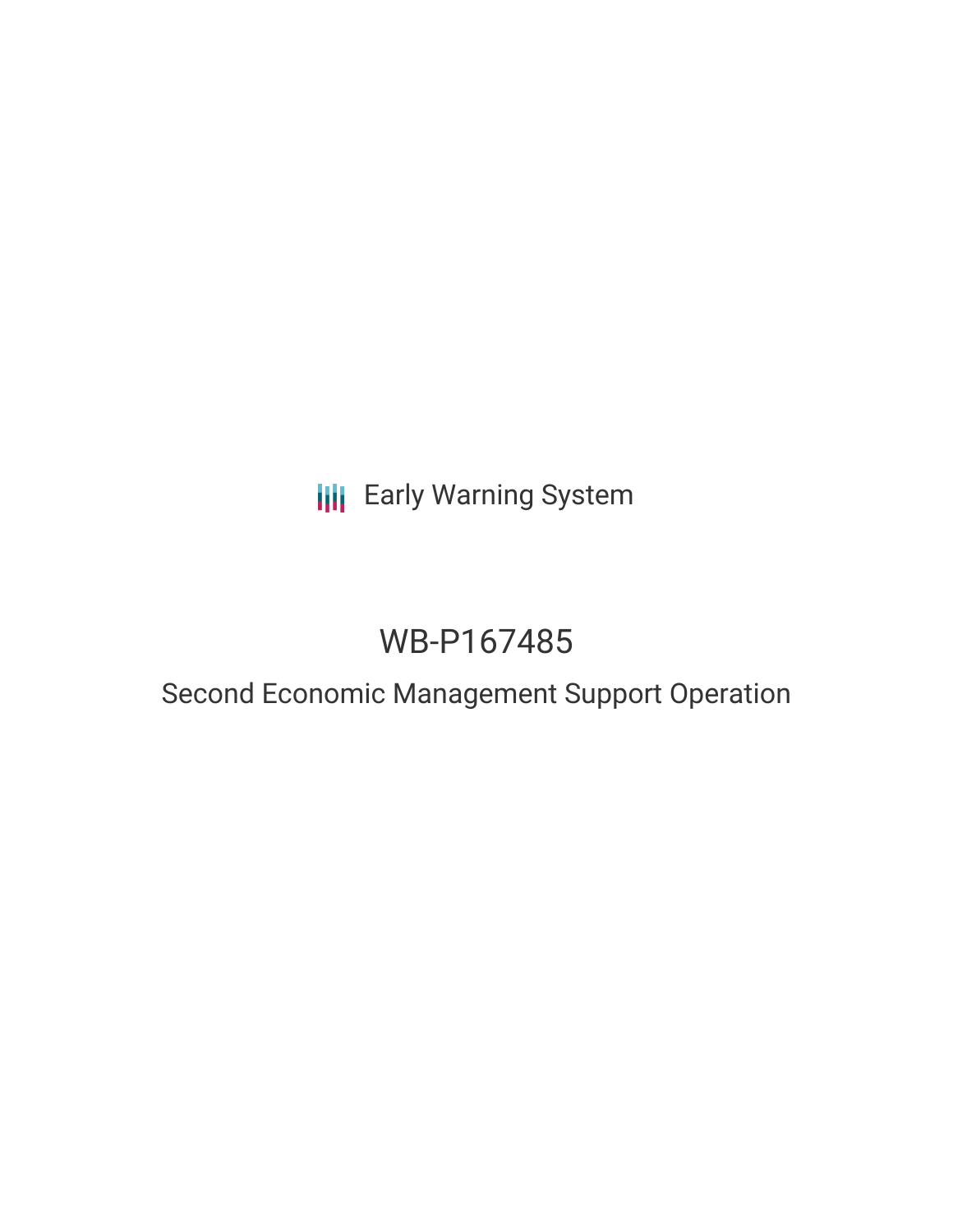

# **Quick Facts**

| <b>Countries</b>               | Mongolia                                        |
|--------------------------------|-------------------------------------------------|
| <b>Financial Institutions</b>  | World Bank (WB)                                 |
| <b>Status</b>                  | Proposed                                        |
| <b>Bank Risk Rating</b>        | B                                               |
| <b>Voting Date</b>             | 2019-07-30                                      |
| <b>Borrower</b>                | Ministry of Finance                             |
| <b>Sectors</b>                 | Finance, Industry and Trade, Law and Government |
| <b>Investment Type(s)</b>      | Loan                                            |
| <b>Investment Amount (USD)</b> | \$100.00 million                                |
| <b>Project Cost (USD)</b>      | \$100.00 million                                |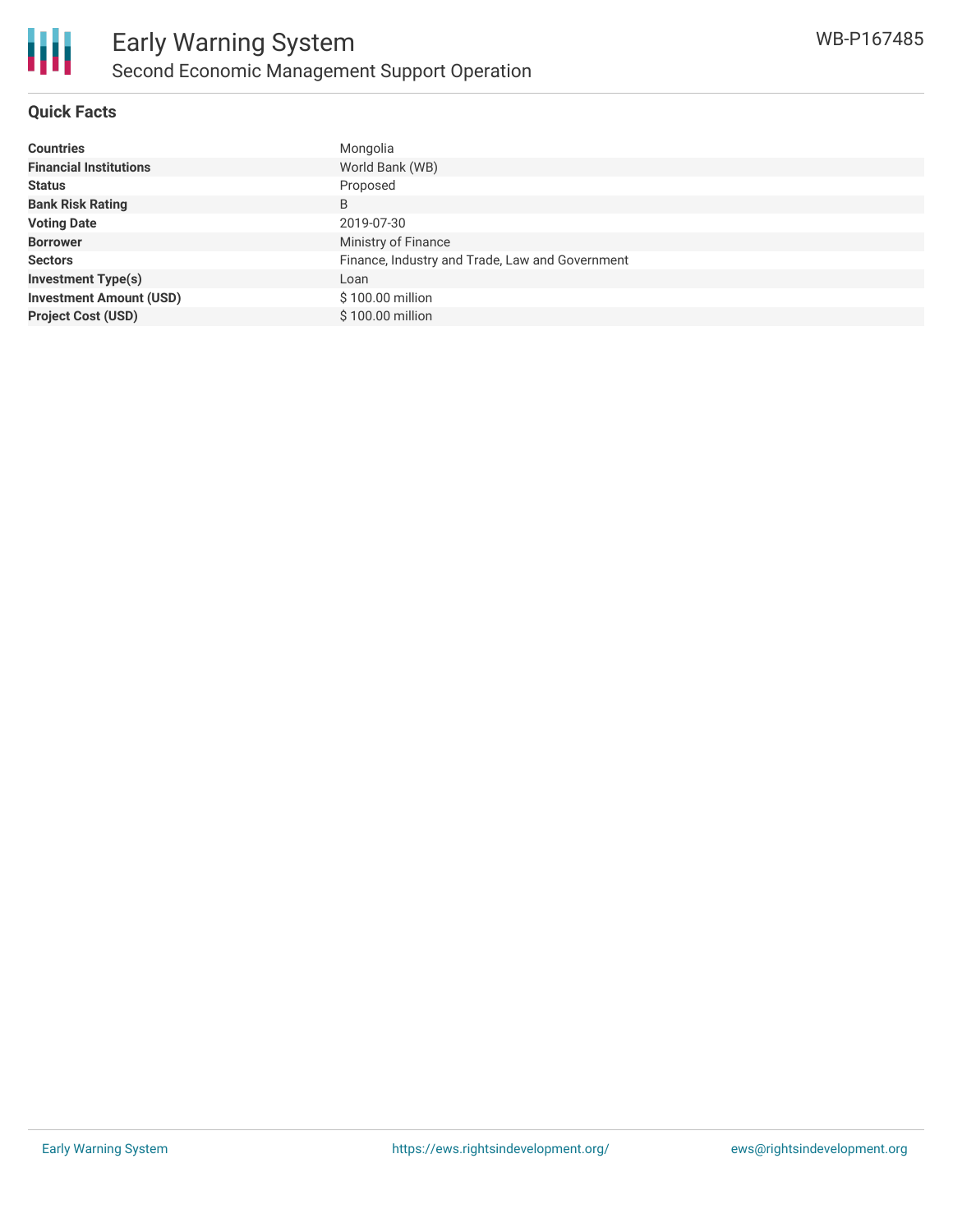

## **Project Description**

According to the Bank's website, this project aims to support the Government of Mongolia in restoring debt sustainability, strengthening the social protection system and enhancing domestic economic competitiveness. This will entail three pillars of fiscal reform:

1. (i) public disclosure of the report of an external review on the operations of the Development Bank of Mongolia in 2012-17; (ii) restructuring of the Housing Mortgage Programme to better serve the purpose of affordable housing and establish a time bound plan for the Bank of Mongolia to fully exit the programme and; (iii) public disclosure of an independent special external review on the Bank of Mongolia's quasi-fiscal operations.

2. Protecting the fiscal allocation for the social protections system during periods of macroeconomic stress. This pillar puts priority in increasing the budget provisions for the poverty-targeted Food Stamp Programme as well as other poverty targeted programmes.

3. Structural reforms to encourage competitiveness and diversification of the economy by (i) enhancing business environments by strengthening investor protection, streamlining permit requirements, and providing a level playing field between the public and private sectors through fair competition; (ii) strengthening animal health management and; (iii) improving the trade environment by lowering the costs and administrative burden of trade.

According to the Bank, political and macroeconomic risks are high while environmental and social risks are moderate.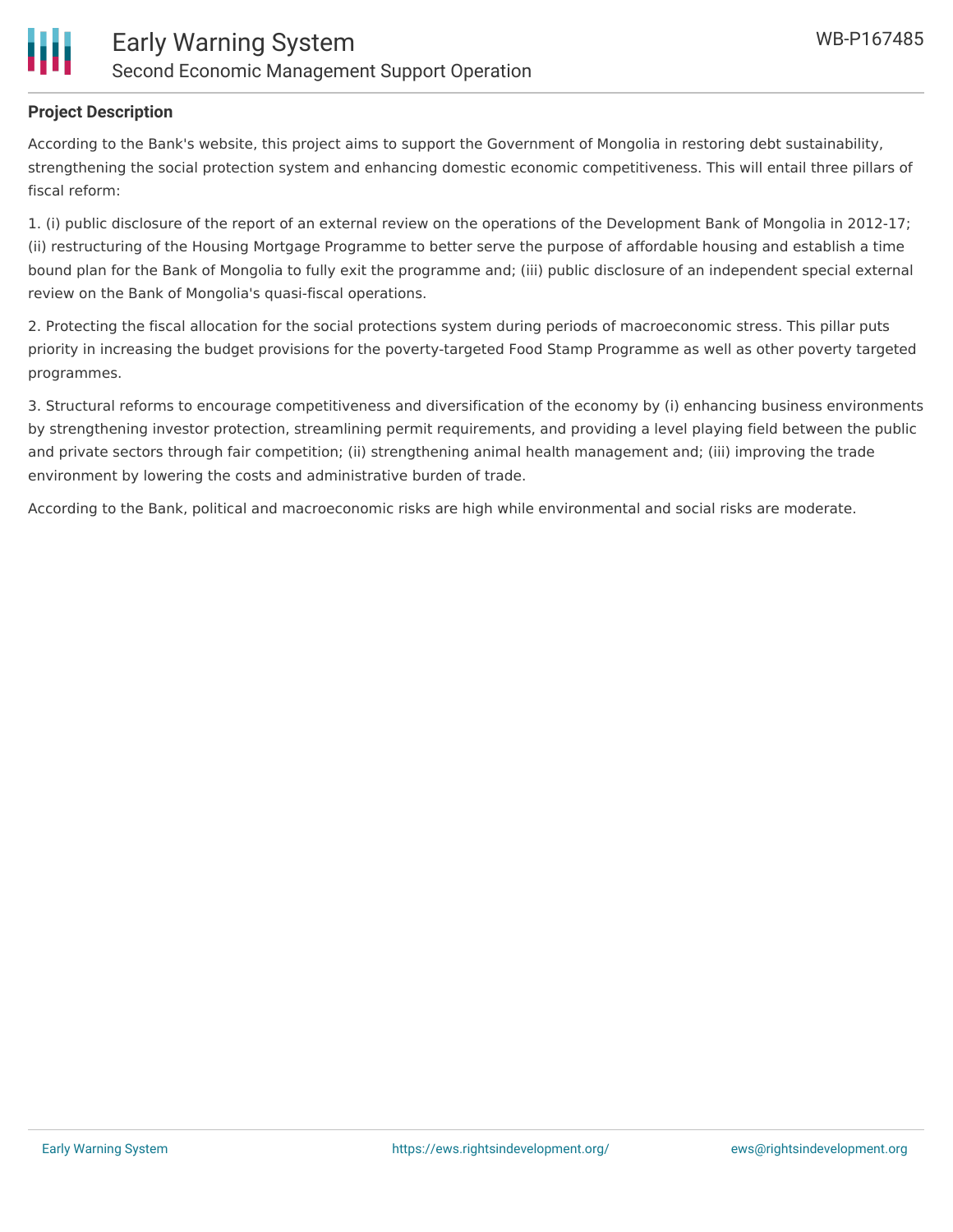

# **Investment Description**

World Bank (WB)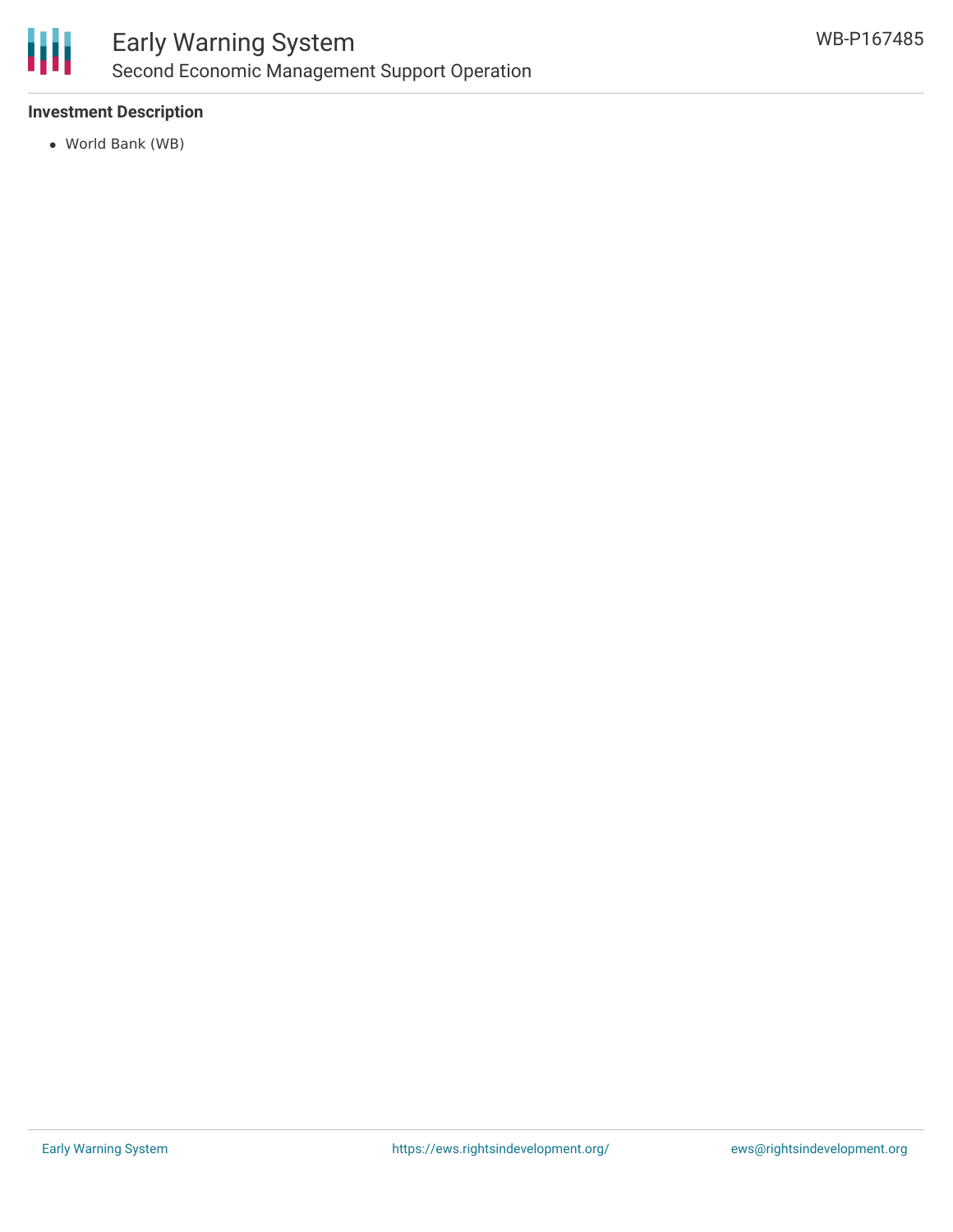

## **Contact Information**

Implementing Agencies: MINISTRY OF FINANCE. Chimed Khurelbaatar; Minister. [khurelbaatarch@me.com](mailto:khurelbaatarch@me.com)

#### **ACCOUNTABILITY MECHANISM OF WORLD BANK**

The World Bank Inspection Panel is the independent complaint mechanism and fact-finding body for people who believe they are likely to be, or have been, adversely affected by a World Bank-financed project. If you submit a complaint to the Inspection Panel, they may investigate to assess whether the World Bank is following its own policies and procedures for preventing harm to people or the environment. You can contact the Inspection Panel or submit a complaint by emailing ipanel@worldbank.org. You can learn more about the Inspection Panel and how to file a complaint at: http://ewebapps.worldbank.org/apps/ip/Pages/Home.aspx.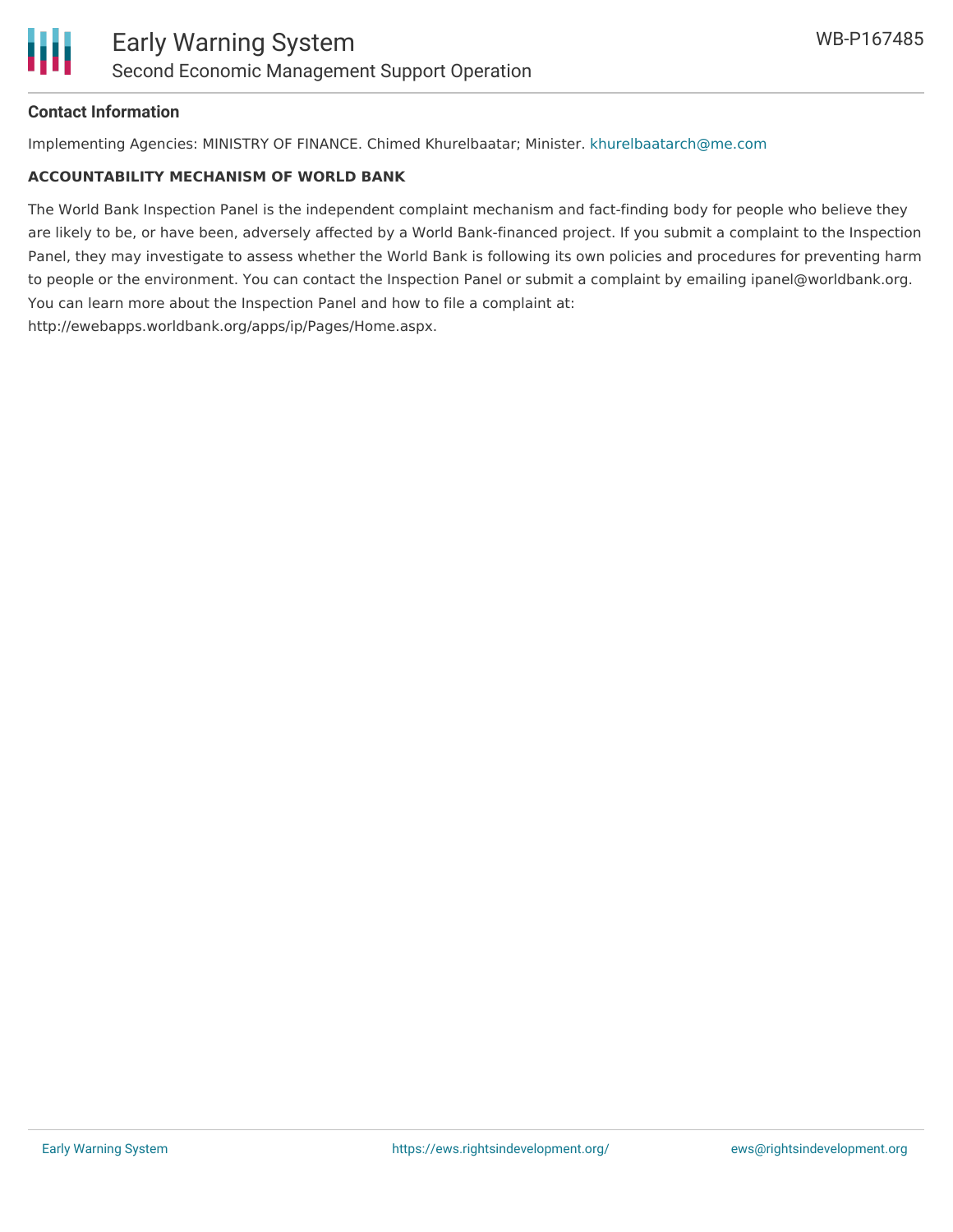

# Early Warning System Second Economic Management Support Operation

### **Bank Documents**

• Appraisal Program Information Document (PID) - Second Economic [Management](https://ewsdata.rightsindevelopment.org/files/documents/85/WB-P167485.pdf) Support Operation - P16748 [Original Source]